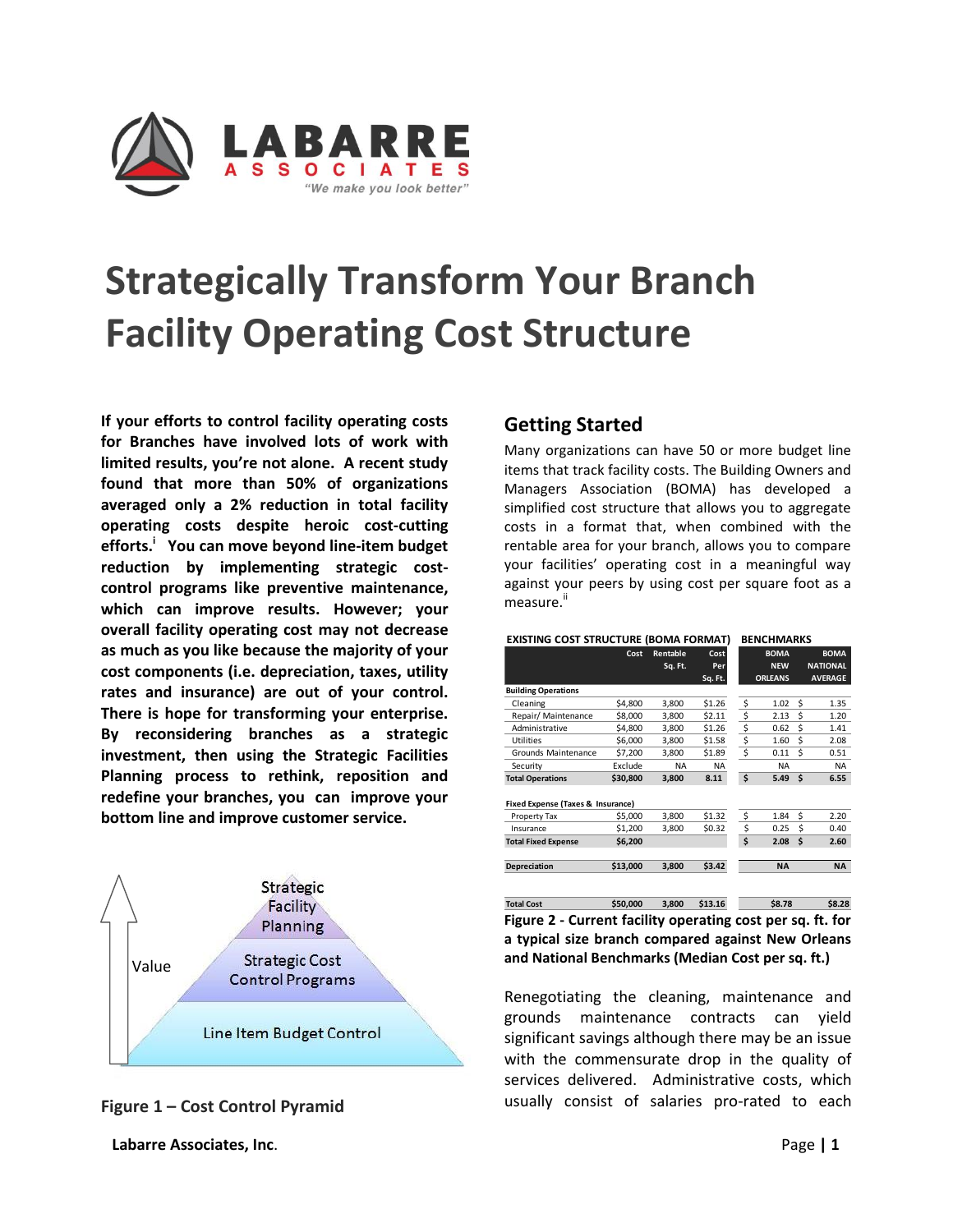branch will either remain constant or increase unless staff positions are eliminated. There is usually an annual increase in utility and insurance rates each year leading to higher costs in these areas. Although property taxes don't increase every year they have risen at a historic rate of 2% per year in the U.S. $\mathrm{^{iii}}$  Figure 3 shows costs and the percent of reduction or increase after cost reduction efforts.

|                                   | Cost     | Rentable<br>Sq. Ft. | Cost<br>Per | <b>Revised</b><br>Cost | <b>Reduction</b><br>Percent |
|-----------------------------------|----------|---------------------|-------------|------------------------|-----------------------------|
|                                   |          |                     | Sq. Ft.     |                        |                             |
| <b>Building Operations</b>        |          |                     |             |                        |                             |
| Cleaning                          | \$4,800  | 3,800               | \$1.26      | \$4,200                | $-13%$                      |
| Repair/ Maintenance               | \$8,000  | 3.800               | \$2.11      | \$7,300                | $-9%$                       |
| Administrative                    | \$4,800  | 3,800               | \$1.26      | \$4,800                | 0%                          |
| <b>Utilities</b>                  | \$6,000  | 3.800               | \$1.58      | \$6,600                | 10%                         |
| Grounds Maintenance               | \$7,200  | 3,800               | \$1.89      | \$6,000                | $-17%$                      |
| Security                          | Exclude  | <b>NA</b>           | <b>NA</b>   | <b>NA</b>              | <b>NA</b>                   |
| <b>Total Operations</b>           | \$30,800 | 3,800               | 8.11        | \$28,900               | $-6%$                       |
|                                   |          |                     |             |                        |                             |
| Fixed Expense (Taxes & Insurance) |          |                     |             |                        |                             |
| <b>Property Tax</b>               | \$5,000  | 3,800               | \$1.32      | \$5,500                | 10%                         |
| Insurance                         | \$1,200  | 3,800               | \$0.32      | \$1,400                | 17%                         |
| <b>Total Fixed Expense</b>        | \$6,200  |                     |             | \$6,900                | 11%                         |
|                                   |          |                     |             |                        |                             |
| <b>Depreciation</b>               | \$13,000 | 3,800               | \$3.42      | \$13,000               | 0%                          |
|                                   |          |                     |             |                        |                             |
|                                   |          |                     |             |                        |                             |
| <b>Total Cost</b>                 | \$50.000 | 3.800               | \$13.16     | \$48,800               | $-2%$                       |

**Figure 3- Revised Branch facility operating costs showing cost categories that have increased in yellow.**

If your cost per square foot for a category is significantly above the median, there might be a cost cutting opportunity. If not, your time might be better spent looking elsewhere or implementing strategic cost control programs.

# **Strategic Cost Control Programs**

**Preventive Maintenance –** A Preventive Maintenance Program consists of two parts:

**periodic, planned visits to branches** where the facility technicians perform an inspection, change light bulbs and furnace filters, clean ATM's and VAC units and other items that keep your good - looking branch looking good. Cost avoidance can be realized by bundling the tasks that multiple vendors might perform on multiple visits to one technician on one trip.

### **Fix it When it Breaks Strategy**



**Figure 4 – The facility or equipment deteriorate over time and repair/ maintenance costs increase over time**





#### **Figure 5 –Preventive Maintenance prevents rapid deterioration, but requires consistent maintenance expense**

Preventive Maintenance goes beyond the Tech's site visit to include a system to manage data and space with computeraided facility management (CAFM) applications. Work requests are centralized in a call center where an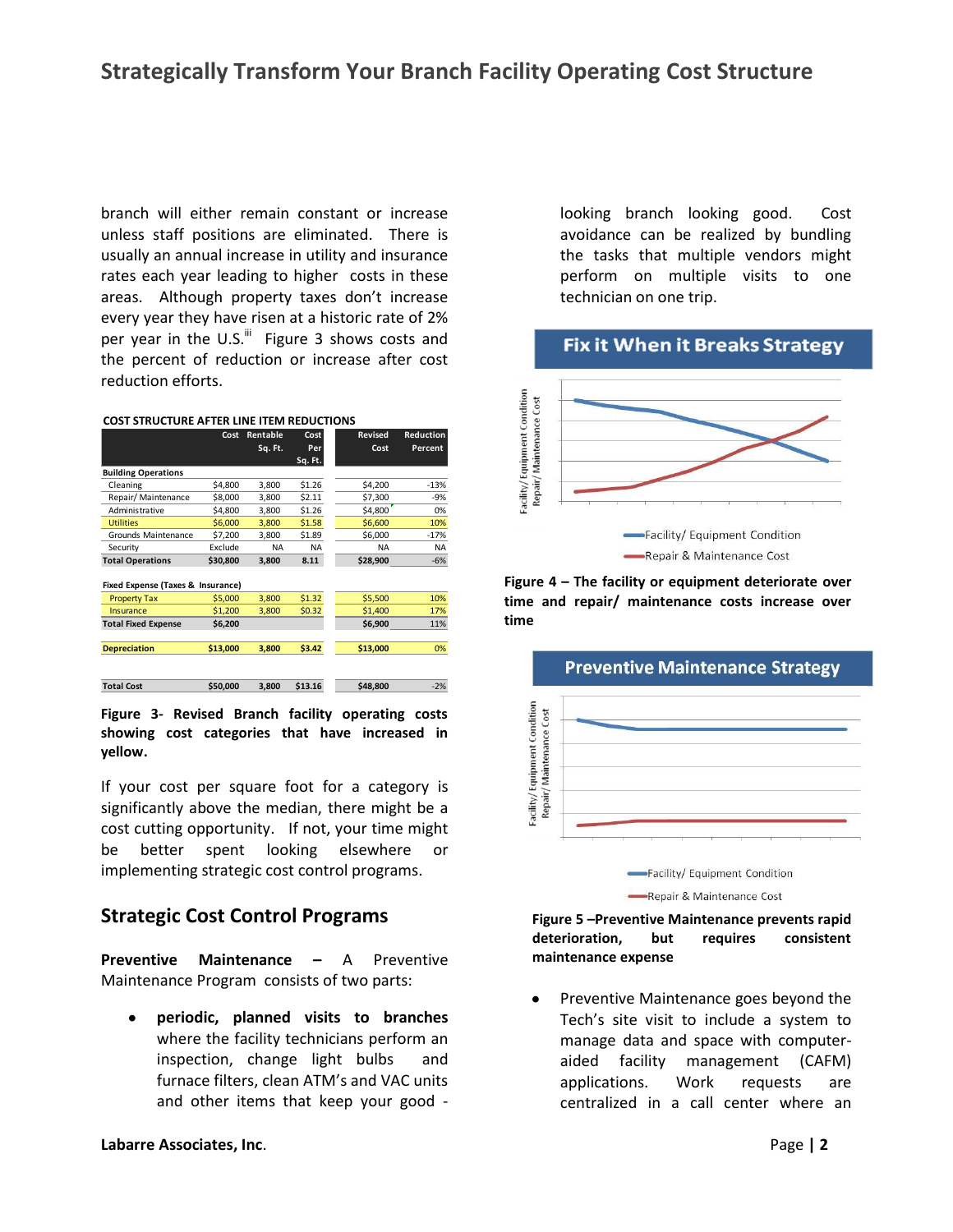informed decision about how to address the problem in the most appropriate manner is made. Finally the program includes a robust oversight system that employs analysis of data provided with the CAFM system and includes forwardlooking forecasts for maintenance expense and capital spending.

For organizations with more than 5 branches (\$250,000 or more in branch operating expense) it makes sense to have an oversight system rather than relying on branch managers to perform this function. If you had another functional area with similar expenditures, you would surely hire an expert to run it and implement a management and control program – you should do the same with your facilities.

**Portfolio Management –** A financial institution with 40 branches found that the grounds maintenance cost for their Branches ranged from \$100 to \$800 per month and there was no consistency in appearance. One branch manager would hire the kid down the street and pay them out of petty cash while another would overpay on an annual contract with a professional lawn maintenance contractor. By defining the location, size and specifications for flower beds and landscape maintenance specifications for each Branch the enterprise was able to bundle all branches in its "portfolio" into a bid document that resulted in a program that provided for a consistent appearance, reduced risk associated with using un-licensed contractors and leveraged the sheer number of branches to provide for a price economies. Leveraging your "portfolio" of buildings relies heavily upon the data produced as part of your Preventive Maintenance program (i.e. building and site areas, floor plans, site plans, inventories and so on).

**Vendor-Specific Programs –** One financial institution "sold" their HVAC units to a contractor who became responsible for all maintenance upkeep, and even replacement before a certain date. In return the contractor billed the enterprise a fixed amount each year for all maintenance, repair and replacement. The "Would have been" cost was tracked via the CAFM system and the results are shown in Figure 6. In addition to cost savings the program eliminated a significant source of unplanned capital expenditures





**Standards Programs –** By developing standards for furniture, space allocation, equipment and many other items, you can keep branch appearance consistent and control cost, but more importantly you will decrease the amount of time and duplicated efforts spent throughout your organization in the procurement process. Standards Programs provide cost control and cost avoidance as well as allowing you and your staff more time to concentrate on your core business.

#### **Labarre Associates, Inc**. Page **| 3**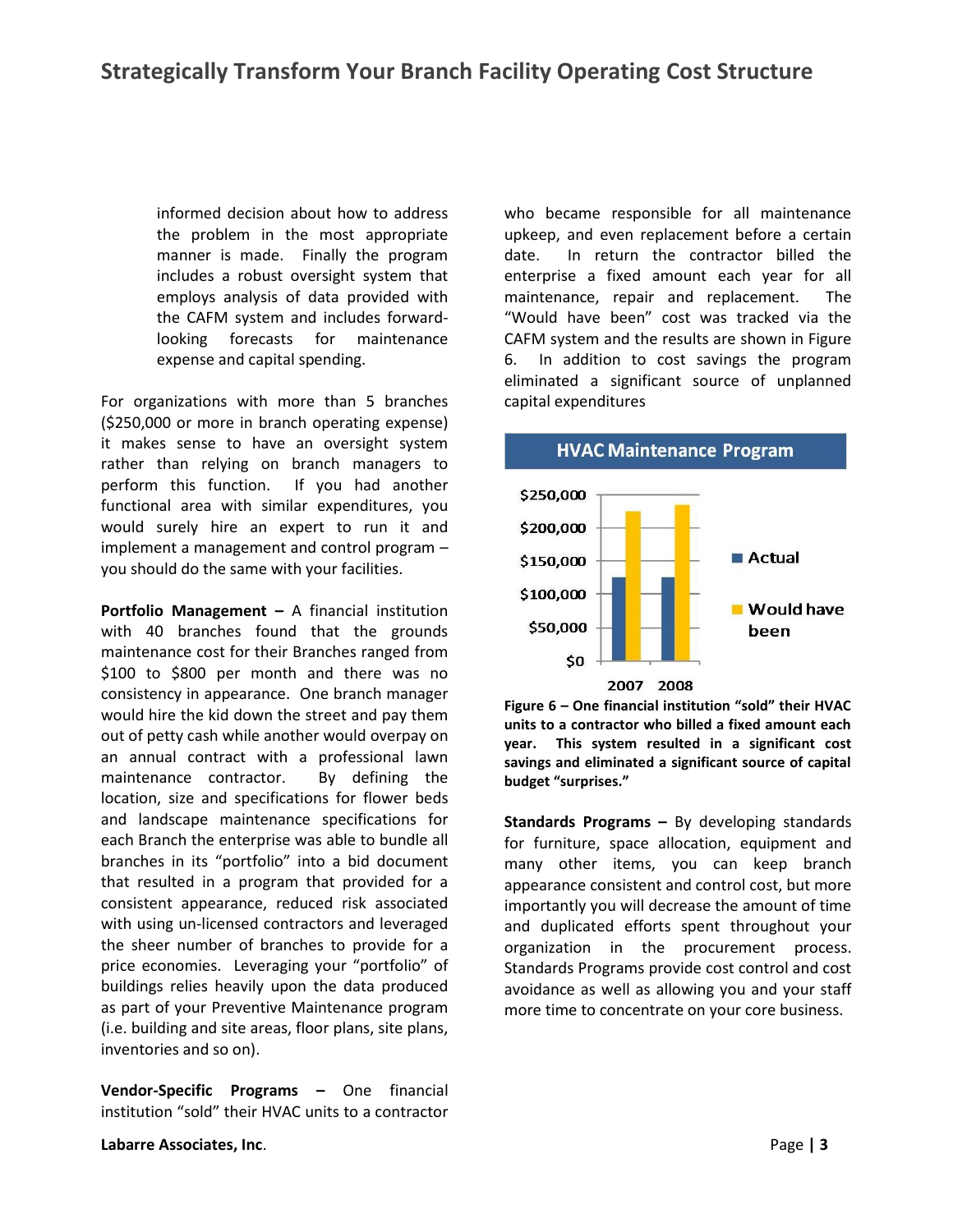## **Strategic Facility Planning**

While line item cost reduction and strategic cost control programs control the "cost" portion of cost per square foot, strategic facility planning creates value through control of the "square feet" portion. Strategic Facility Planning is a process that aligns the facilities future of the organization with the financial future. For some, it's a simple long-term capital plan, while others use the following steps:

**1. Where you've Been** – Gathering information about your current and past operating cost, fixed assets, organization, customers, demographics of current locations and other key metrics provides a solid back drop to answer the question  $-$  "have we been doing a good job (Branch-wise) up till now?"

**2. Where you're Headed** – If you are interested in growing total assets, how will new Branch locations get you there? Where do you want to be located (Come on – you know. You just need the research to confirm what you see driving around town). If there is disagreement regarding locations, what are the facts (traffic counts, demographics etc.) that can support a solid factbased decision. What is the pro-forma for these locations and what will be the key success factors?

**3. How to get There** – Your organizational philosophy about Branch locations is an important first step in deciding where to locate. However; the realities of the current real estate market, combined with regulatory constraints, like the fixed asset ratio, can severally limit your options in today's market place. There are four strategic opportunities in today's real estate market that have combined to drive new approaches to growing your branch network:

**Favorable Construction Market** – in many markets, construction costs per square foot have been declining due to a cut-throat bid environment.



**Figure 8 A – "Hancock Bank's College Drive Branch in Baton Rouge is a successful legacy branch, however it's appearance had become tired and worn" said Steven Barnett, Hancock's Senior Vice President of Facilities, Real Estate and Administrative Services.**



**Figure 8 B – Hancock Bank's College Drive Branch after a high-impact, low-cost renovation.**

**Availability of vacant, stand-alone retail stores in prime locations –** You don't need to read an article to know that Starbuck's, Banks and other retailers have generated quite a number of vacant buildings across the nation. "We've remodeled both vacant Branches and retail space for clients for about sixty cents on the dollar compared to new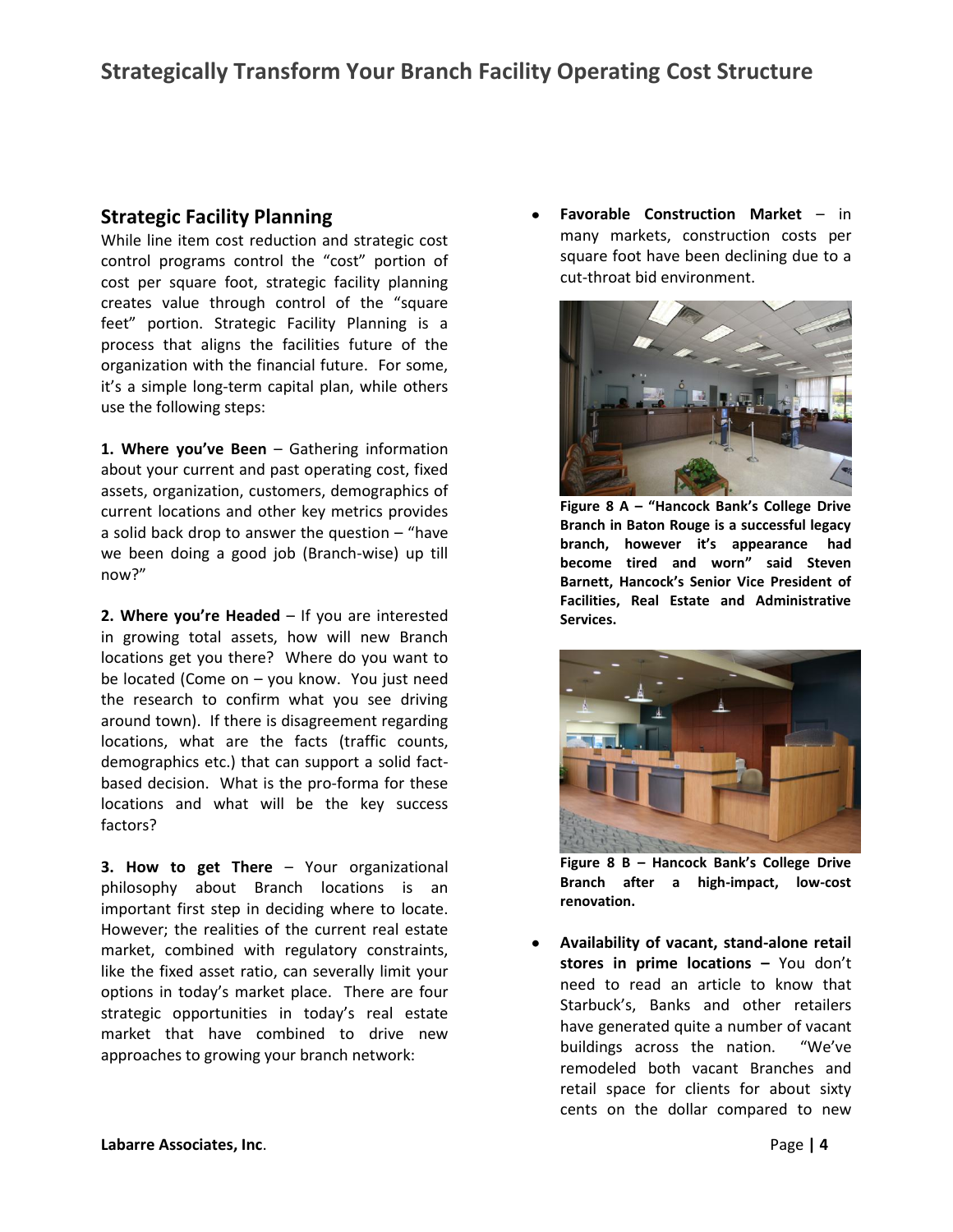construction" said Jay Labarre, AIA, CFM, President and CEO of Labarre Associates.

**Available retail space in strip shopping centers –** especially the coveted "end cap" units, which **c**an be easily converted to drive thrus.



**Figure 7 – "La Cap's O'Neal Branch in Baton Rouge is in the right location, at the right price in the right time-frame. We employed retail sales techniques throughout the branch to enhance the brand experience and improve cross-selling opportunities" said Bert Callender, Vice President of Facility Planning and Control at La Capitol Federal Credit Union.**

**Willingness to rethink branch operations** – many financial institutions are reducing staffing levels for new branches and the smaller, more compact Branches are infused with branding and cross-selling tactics to improve both the customer experience and "share of wallet."



**Figure 9 – the New Orleans Firemens' Federal Credit Union's 1,200 sq. ft. Mid-City Branch is infused with "Branding" that** 

**ranges from the close-up photos of fire fighters gear to the "ladder" hanging over the teller line, to visual display screens (not shown) said Travis Eiermann, Labarre's Customer Service Manager (Contract Facility Manager for the Firemen's FCU).**

#### **4. Review, analysis and consensus building** -

Strategic facilities planning is not that different from politics. There may be different contingents within any organization advocating various approaches to locating branches. Financial analysis for multiple options provides a foundation for understanding the impact of different approaches and when layered over other data like traffic flow and demographics, the best solution typically rises to the top.

One caveat is "know thy customer." Years ago, one financial institution thought they had hit a home-run because they secured a coveted site in a country club area with superb demographics, traffic flow and by every key metric they thought they had a winner. As it turned out, the location never met expectations. Upon analysis and reflection they realized that they weren't a country club financial institution. They quickly relocated to a new location where the demographics more closely matched their customer profile and where their product offerings and income potential had a better match with the demographics.